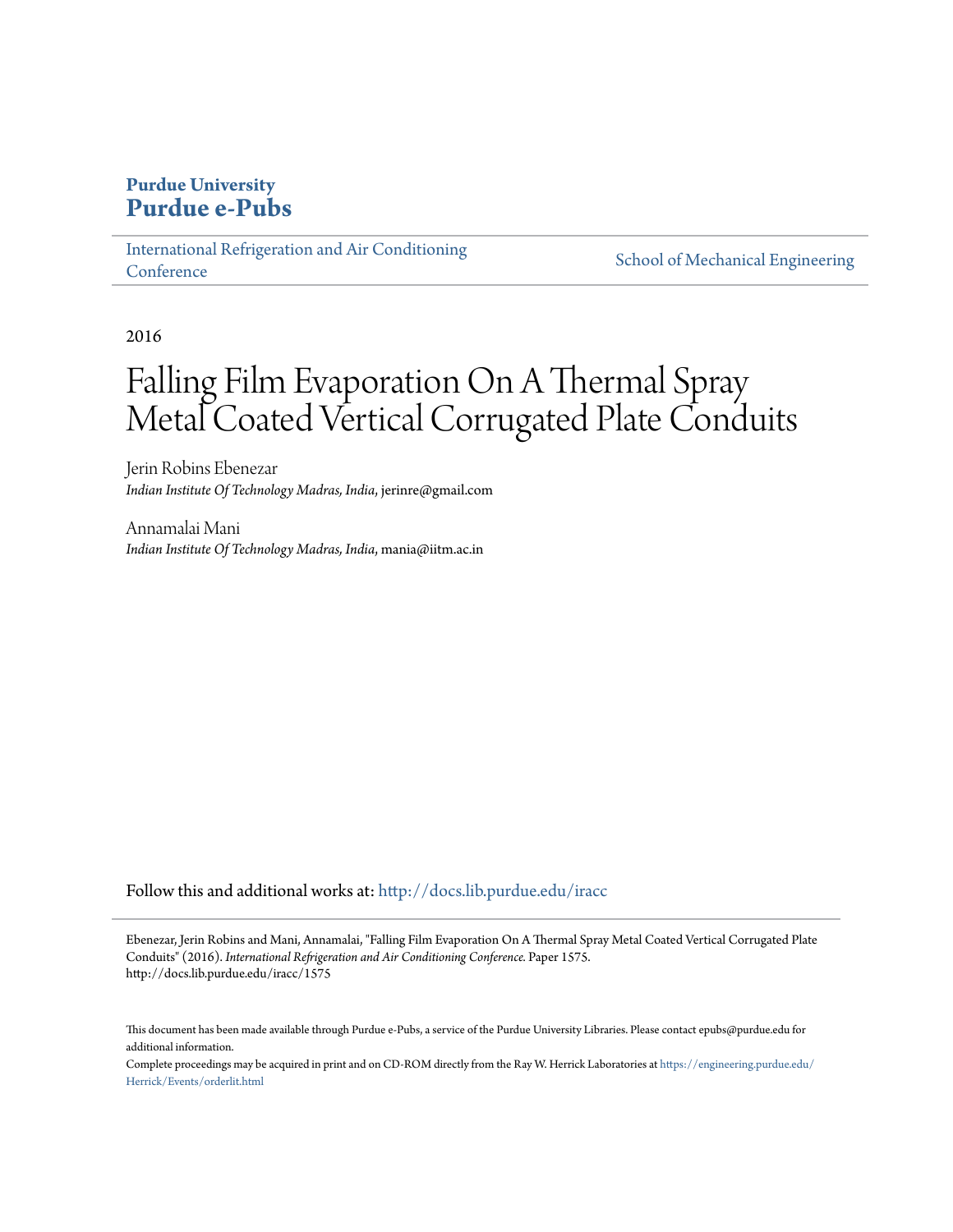# **Falling film evaporation on a thermal spray metal coated vertical corrugated plate conduits**

Jerin Robins EBANESAR, Annamalai MANI\*

Indian Institute of Technology Madras, Department of Mechanical Engineering, Chennai, India

\* Corresponding Author:  $\frac{\text{mania}}{\text{airm} \cdot \text{arc}}$ . +91 44 22574666

# **ABSTRACT**

In falling film evaporation process, the heat is transferred from the condensing fluid to the liquid flowing over it. Tube geometry and tube size have an important role on the performance of the falling film evaporators. This paper presents a two dimensional CFD study of water falling film evaporation on a thermal spray metal coated vertical corrugated conduits. Two-phase flow simulation is done by using a finite volume method based commercial software, using *k-ω* equations with shear stress transport (SST). Sinusoidal corrugations with different porosity have been selected for the study. Evaporation and heat transfer during falling film evaporation are included through user defined functions (UDFs). Effect of Reynolds number, wall superheat and surface roughness on heat transfer coefficient is presented. Numerical results are compared with the results of horizontal circular tube falling film evaporation from literature. An enhancement of film heat transfer coefficient of at least 15% is observed for the vertical corrugated plate conduits.

#### **Key words**

Falling film evaporation, vertical corrugated plate conduit, numerical simulation, heat transfer enhancement, thermal spray metal coating

# **1. INTRODUCTION**

Horizontal shell-side falling film evaporators have a significant potential to replace flooded evaporators. Compared to flooded type evaporators, falling film evaporators need less working fluid and its small pressure drop and higher heat transfer coefficient will make the falling film evaporators dominate over the conventional flooded type evaporators. But, due to shell and tube configuration, the falling film evaporators are bulky like flooded tube evaporators. Another, main problem concerning about the film evaporation over horizontal tubes are the formation of dry patches. Dry patches causes reduction in heat transfer coefficient and sometimes the failure of the tubes also occurs. On the other hand, vertical plate falling film evaporators are more compact, cheaper, lower fouling resistance and higher heat transfer coefficient than that of the shell and tube configuration [2, 3, 7].

Tube geometry and tube size have an important role on the performance of the falling film evaporators. Geometry of the tube can be varied by enhancing techniques (thermal spray metallic coating, creating grooves on the tube surface etc.) and also by changing the shape of the tube. Enhancing the tube can provide better heat transfer coefficient mainly because of increase in the number of nucleation sites, increase in the total surface area and the presence of turbulence [13]. A number of experimental studies [2, 6, 7, 11] have been reported in the literature about the enhancement techniques. Luo *et al.* [10] reported a better heat transfer performance by using non- circular tubes like oval shaped and drop shaped tubes and also reported a lower dimensionless temperature and a thinner thermal boundary layer.

Corrugated vertical plate evaporators are developing technology in the vertical plate evaporators category. Most of the published falling film studies concern laminar and turbulent fluid flow over a horizontal tube or over a flat vertical plate compared to corrugated vertical plate. Gonda *et al.* [6] conducted an experimental study on falling film evaporation over a corrugated vertical plate. Around 50% increase in Nusselts number is obtained compared to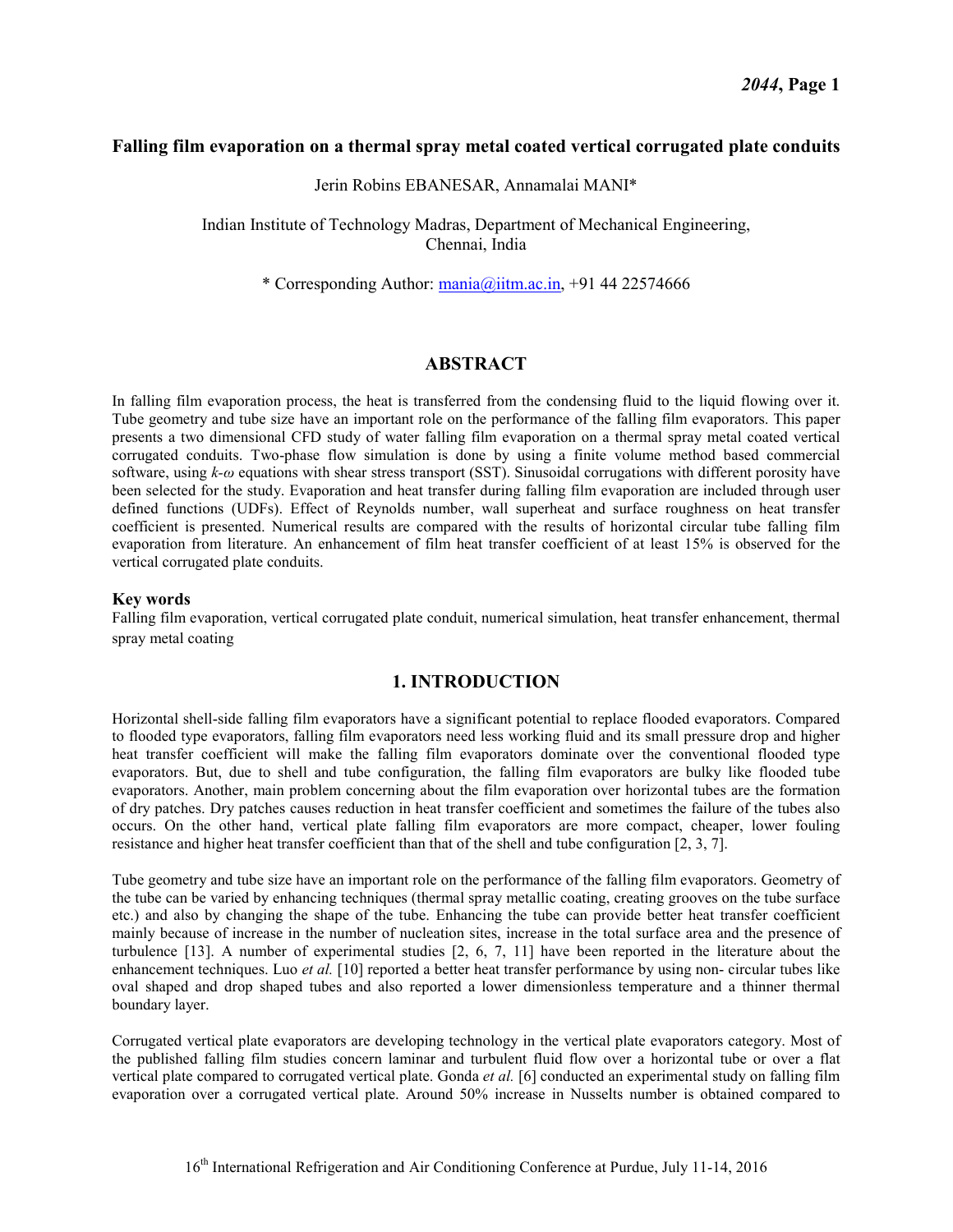smooth tube. And also Gonda *et al.* [6] reported that the flow regime is turbulent due to corrugated structure of the plate. The previous work which is somewhat related to vertical corrugated plate is by Kafi *et al.* [7]*.* Their studies are based on the evaporation of saline water over vertical smooth plate with horizontal metallic wires embedded on it. They reported high wetting, stability and turbulent falling film due to metallic wires on the plates.

Thermal spray metal coating is a heat transfer enhancement technique, which is done by spraying molten metal on any heat transfer surface. Studies by Abraham and Mani [1] shows that, compared to plain tubes, the performance of thermal spray metal coated tubes are 75-150% higher. Studies by Mohammad *et al.* [11] shows that the metal coating on plain tubes increases the heat transfer coefficient up to particular value, after that increase in coating thickness will decrease the value of heat transfer coefficient.

In the present study, a numerical model is developed for falling film evaporation over a thermal spray metal coated corrugated conduit. Fresh water is taken for the present computational study. A comparative study has been carried out between corrugated conduit and the circular tube.

# **2. COMPUTATIONAL METHODS**

#### **2.1 Physical and Computational Domain**

The component which is more interested in the present study is vertical corrugated plate conduits shown in figure 1(a). It is made up of two stainless steel plates which are deformed to get sinusoidal corrugations on plates and welded together by horizontal rods to get conduits. The test section consists of a re-distributor and the corrugated conduits. As the name implies, the main function of re-distributor is to distribute the water to the corrugated conduits.



**Figure 1(a):** Physical structure of a vertical corrugated conduit

Figure 1(b) shows the computational domain used for the present study with boundary conditions. Re-distributor is thermally insulated. The length L is taken as 33 mm, amplitude A is taken as 10.7 mm and feeder height H is taken as 4 mm. Finite volume method based commercial software is used to carry out the heat transfer studies on falling film evaporation on corrugated plate.

# **2.2 Governing Equations**

Pressure based solver is employed in the present model. For turbulence modeling *k-ω* turbulence model with shear stress transport (SST) is used. *k-ω* is well suited for simulations inside the viscous sub-layer and *k-ε* is well suited for simulations away from the wall. So, this ensures that appropriate equation is used throughout the flow field. For interface tracking, volume of fluid (VOF) method is used. Compressive scheme is used for the discretization of volume fraction equation. The VOF solves two sets of continuity equations for liquid and vapour phase and a single set of momentum and energy equations for combined phase of liquid and vapour.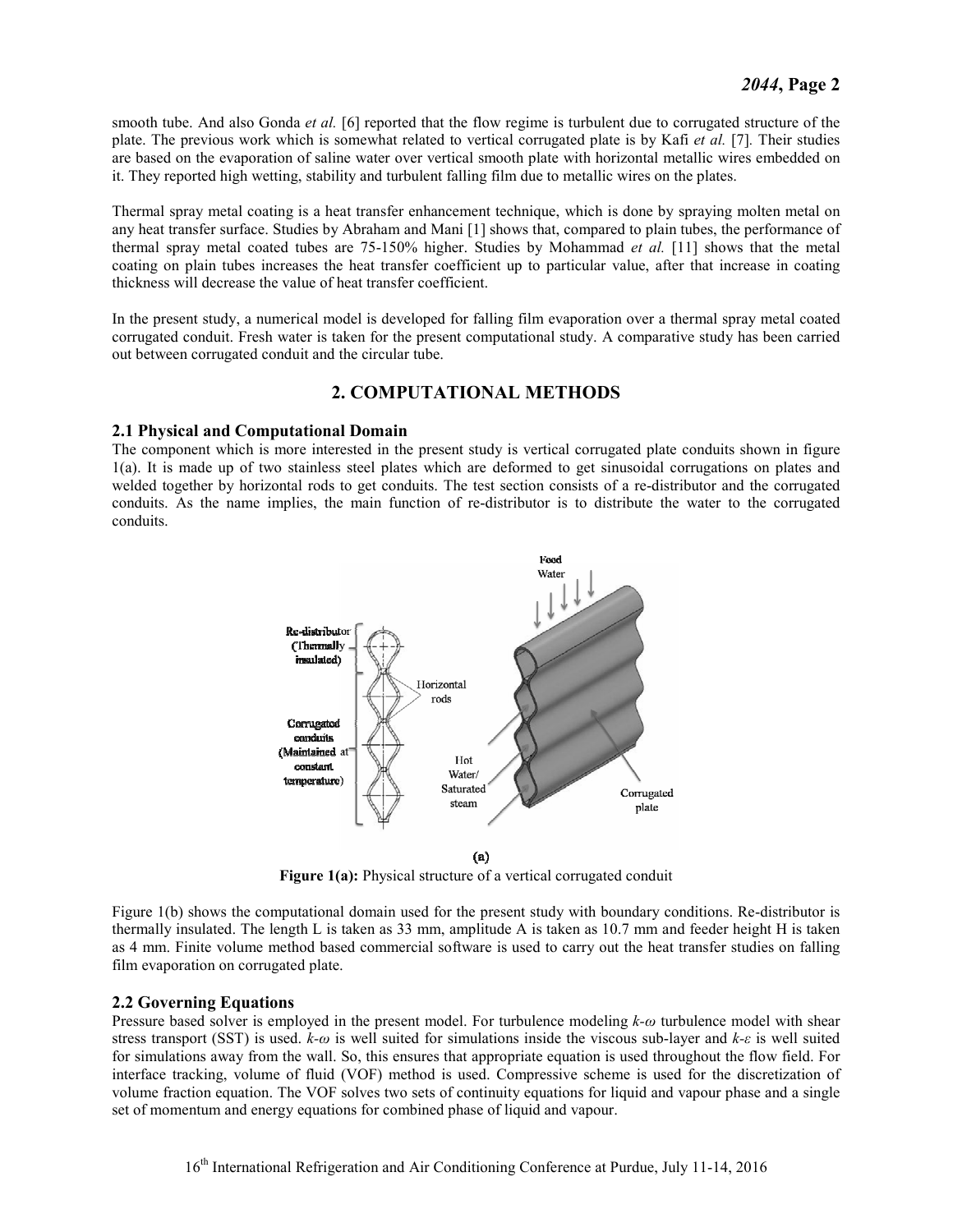

Figure 1(b): Computational domain with boundary conditions for the present model

$$
\frac{\partial}{\partial t} \left( \alpha_f \rho_f \right) + \nabla \cdot \left( \alpha_f \rho_f \overrightarrow{u_f} \right) = S_f \tag{1}
$$

$$
\frac{\partial}{\partial t} \left( \alpha_g \rho_g \right) + \nabla \cdot \left( \alpha_g \rho_g \overrightarrow{u_g} \right) = S_g \tag{2}
$$

$$
\frac{\partial}{\partial t} \left( \rho \vec{u} \right) + \nabla \cdot \left( \rho \vec{u} \vec{u} \right) = -\nabla p + \nabla \cdot \left[ \mu \left( \nabla \vec{u} + \nabla \vec{u}^T \right) \right] + \rho \vec{g} + \vec{F} \tag{3}
$$

$$
\frac{\partial}{\partial t}(\rho E) + \nabla \cdot (\vec{u}(\rho E + P)) = \nabla \cdot (k_{\text{eff}} \nabla T) + S_e
$$
\n(4)

$$
E = \frac{\alpha_f \rho_f E_f + \alpha_g \rho_g E_g}{\alpha_f \rho_f + \alpha_g \rho_g}
$$
\n<sup>(5)</sup>

$$
\rho = \alpha_f \rho_f + \alpha_g \rho_g \tag{6}
$$

$$
\mu = \alpha_f \mu_f + \alpha_g \mu_g \tag{7}
$$

$$
k_{\text{eff}} = \alpha_{\text{f}} k_{\text{f}} + \alpha_{\text{g}} k_{\text{g}} \tag{8}
$$

#### **2.3 Phase change Model**

The main challenge of simulation of two-phase flow is considering the heat and mass transfer during phase change. Several phase change models are proposed in literature. The commonly used phase change models for evaporation and condensation are based on model by Lee [15] and model by Tanasawa [16]. From literatures [5, 8, 14] reported that interfacial temperature obtained by means of Lee and Tanasawa numerical technique will not be exactly the saturation temperature. The empirical constants used in Lee model and in the Tanasawa model does not have any physical limits. Therefore, excessively small values of these empirical constants lead to a significant deviation between interfacial and saturation temperature. However, too large values cause convergence problems and therefore optimal values must be found.

Third phase change model, which is used in the present study, is called sharp interface model, which uses the Rankine – Hugoniot jump condition for energy conservation at the interface. This model is purely theoretical and does not depend upon any empirical constants. The interfacial heat flux jump and mass flux can be calculated by using equations (9) and (10) respectively.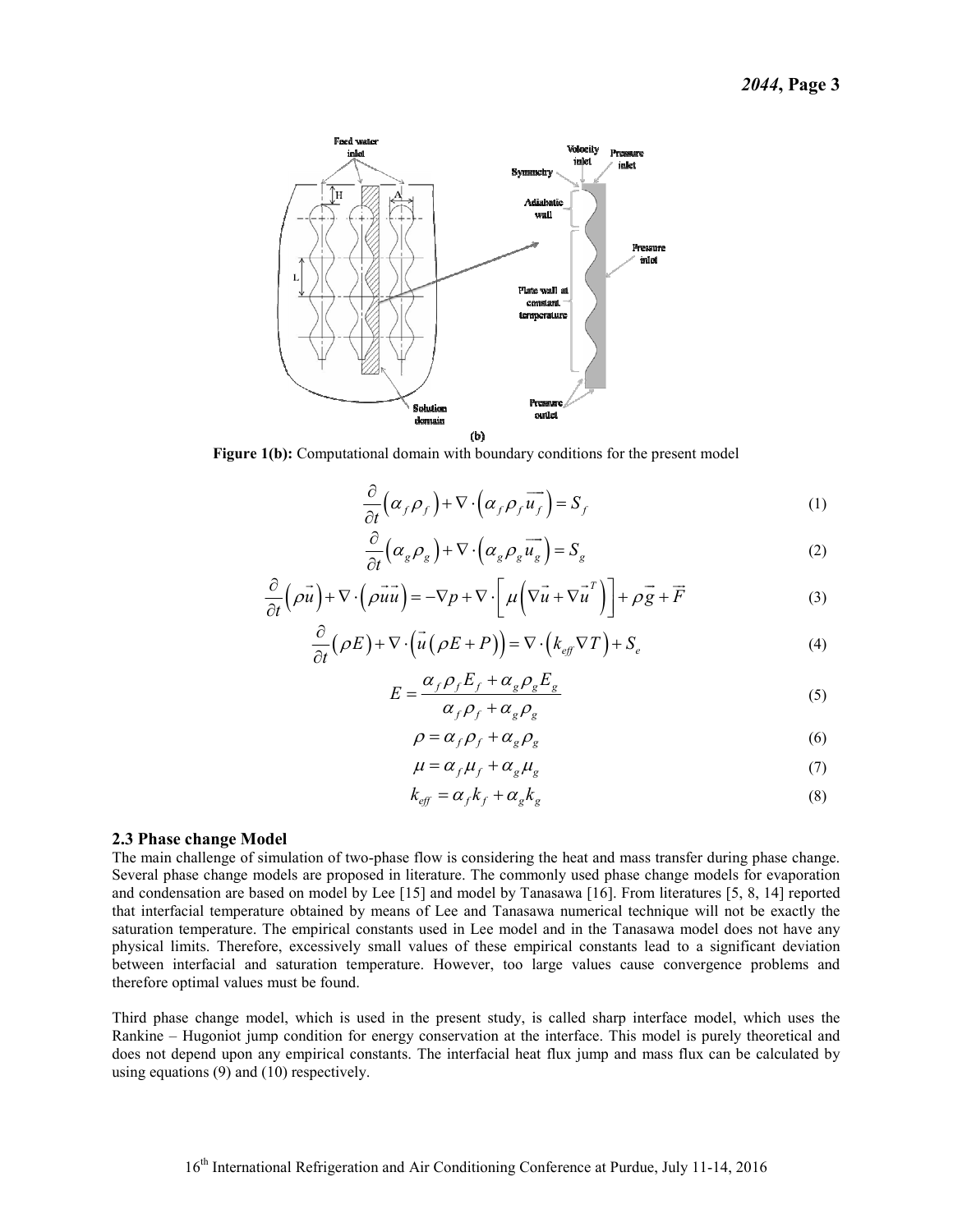$$
q_i^{\dagger} = -k_{\text{eff}} \left( \nabla T_i \cdot \vec{n} \right)
$$
 (9)

$$
\dot{m}^{\dagger} = \frac{-k_{\text{eff}}\left(\nabla T_i \cdot n\right)}{h_{\text{fg}}}
$$
\n(10)

Mass and energy source terms calculated from sharp interface model is given in equations (11) and (12) respectively.

$$
S_g = -S_f = \dot{m}^* \left| \nabla \alpha_g \right| = \frac{k_{\text{eff}} \left( \nabla \alpha_g \cdot \nabla T \right)}{h_{\text{fg}}} \tag{11}
$$

$$
S_e = S_f h_{fg} \tag{12}
$$

#### **2.4 Grid and Time-step size**

Mesh and time independence studies are carried out. The mesh size used for the present model is 140336. Boundary layer meshing method is used and a  $y^+$  value of less than 5 is taken for the calculation of first layer thickness. Structured mesh is used for the entire domain. The convergence criteria used for the present model is  $10^{-6}$  for energy equation and  $10^{-4}$  for both continuity and momentum equation. The time step used for the present study is  $10^{-4}$  s.

#### **3. RESULTS AND DISCUSSION**

#### **3.1 Heat Transfer Coefficient**

For the calculation of local film evaporative heat transfer coefficient, value of wall heat flux is calculated at various locations after a steady film is formed and equation (13) is used to calculate the local film heat transfer coefficient. For finding the average heat transfer coefficient area weighted average of wall heat flux is calculated and is given in the equation (14). Equation (15) and (16) give the average film heat transfer coefficient and average Nusselts number respectively.

$$
h(x) = \frac{q_w(x)}{T_w - T_{sat}} = \frac{-k_f \left. \frac{\partial T}{\partial y} \right|_{y=0}}{T_w - T_{sat}}
$$
(13)

 $(x)$  $\overline{0}$ *s*  $w = L$ *s*  $q(x)$ dA *q dA* = ∫ ∫ (14)

$$
\overline{h} = \frac{\overline{q_w}}{T_w - T_{sat}}\tag{15}
$$

$$
\overline{N_u} = \frac{\overline{h}}{k_f} \left[ \frac{\mu_f^2}{\rho_f^2 g} \right]^{1/3}
$$
\n(16)

In order to validate the present numerical solution an experimental study by Gonda *et al.* [6] from literature is selected. Geometry shape, dimensions ( $L = 22.7$ mm and  $A = 5$ mm) and the operating conditions except the heating method are same as that of the experimental studies. The dimensions above mentioned are used only for validation of the present numerical model. L= 33mm and A=  $10.7$ mm are used for the remaining parametric study. Figure (2)

0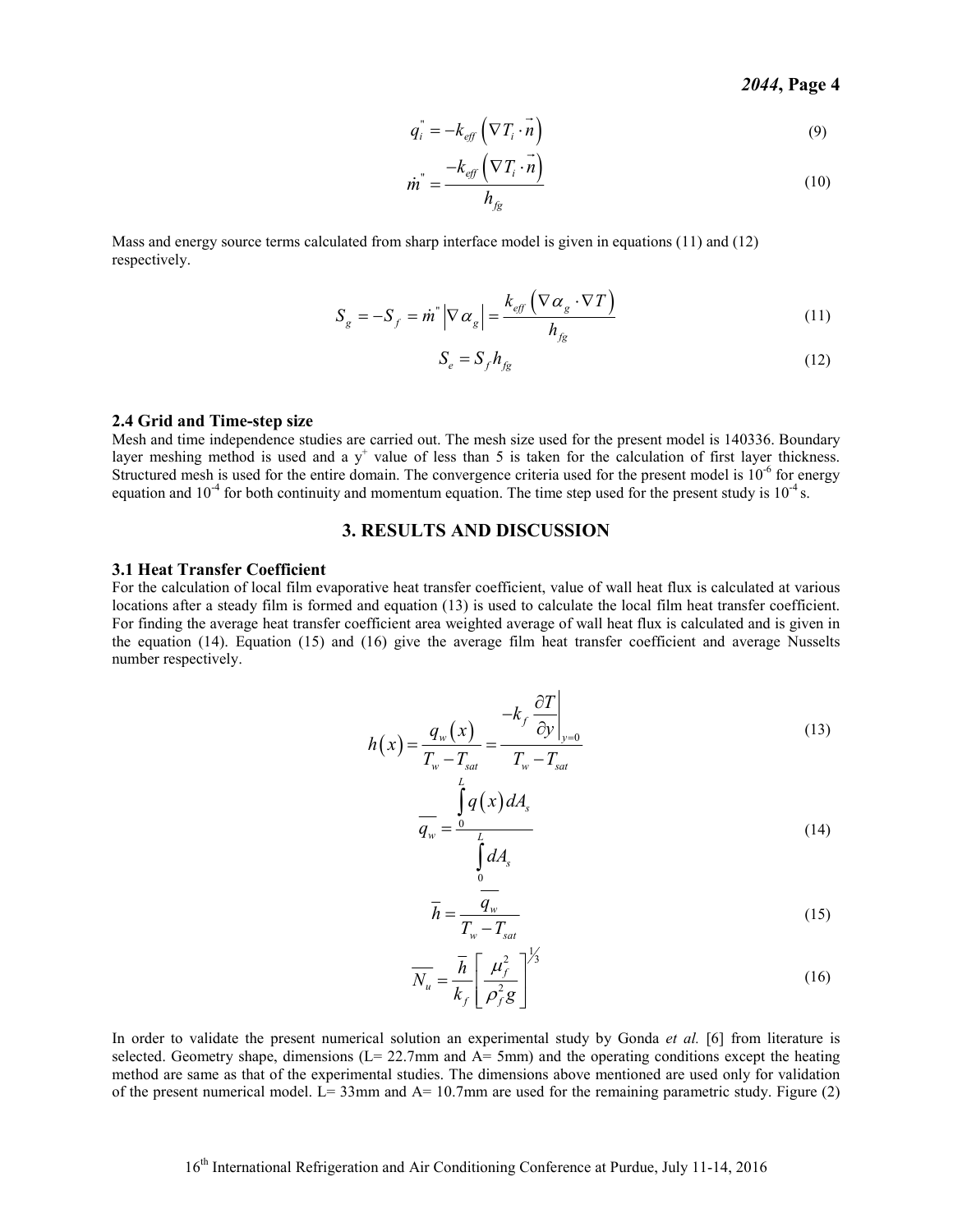shows the comparison of present study with experimental results by Gonda *et al.* [6]. From the results, at higher Reynolds numbers, the current numerical results are in good agreement with the deviation of 16%.

Figure (3) shows the comparison of present numerical study, with no surface roughness, about film evaporation over the corrugated conduit with the results of film evaporation over smooth tube from literature. It is clear from the graph is that an enhancement in heat transfer is observed for corrugated conduit. At least 50% enhancement in heat transfer is observed by comparing the present results with results by Chun and Seban [4]. At lower Reynolds numbers the performance of corrugated conduit is poor compared to Parken *et al.* [12]. But it is found that the overall values of heat transfer coefficient are higher for corrugated conduit compared to circular tube. It is mainly due to the following reasons. Firstly, the effective contact area between the corrugated conduit and the liquid film is larger. Secondly, the liquid film is turbulent because of the sinusoidal shape of the corrugated conduit.



**Figure 2:** Comparison of present results with the literature for vertical corrugated conduit



**Figure 3:** Comparison of present results with literature on falling film evaporation over tubes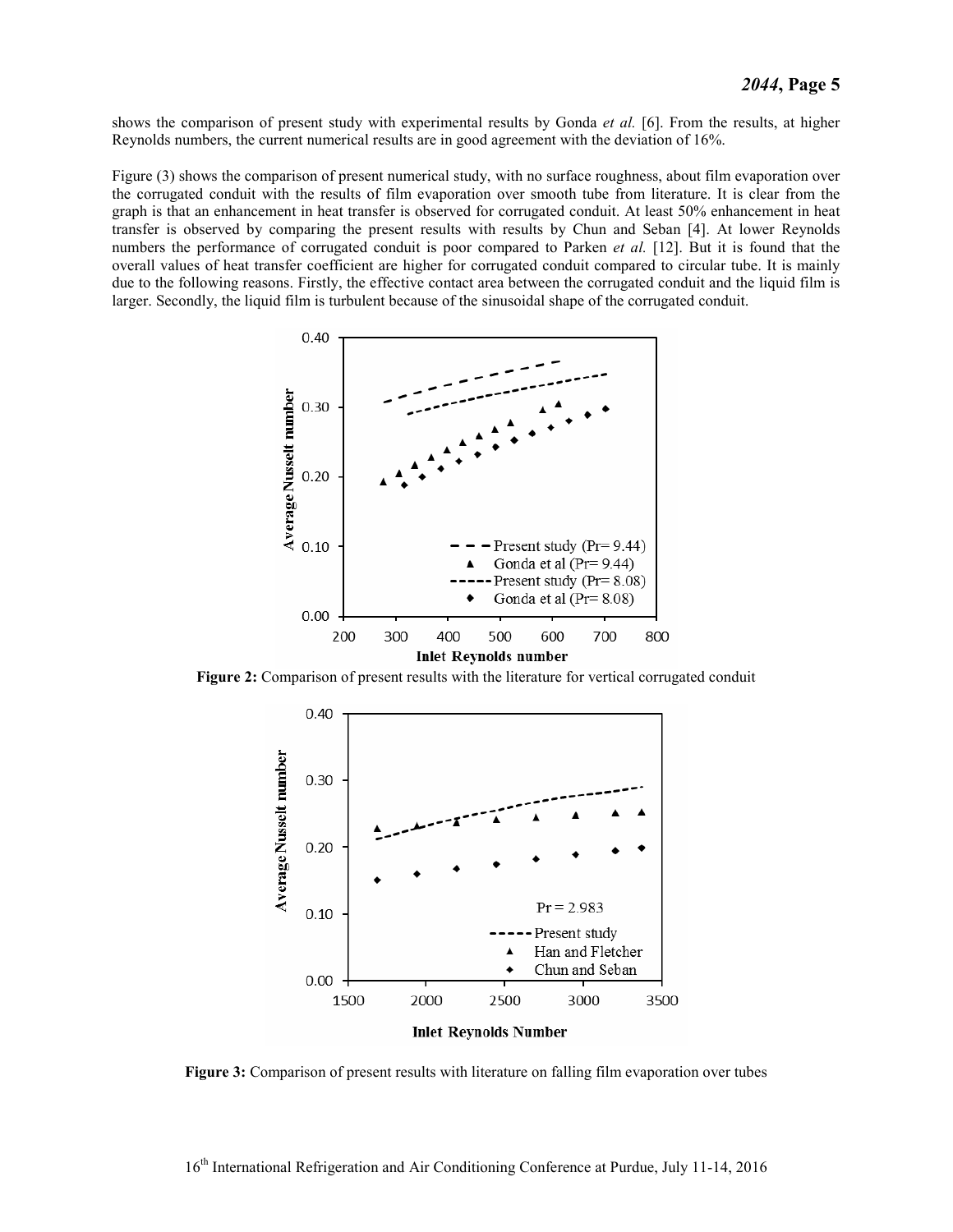From Jacobi *et al.* [12] under fully conventional conditions, the heat transfer coefficient is increasing with increase in flow rate. Figure (4) shows the variation of heat transfer coefficient with inlet Reynolds number for two Prandtl numbers. Heat transfer coefficient is increases with Reynolds number and not very appreciably with Prandtl number.



**Figure 4:** Variation of average heat transfer coefficient with inlet *Re*

Conventional heat transfer coefficient is directly depends upon the fluid velocity. So increase in flow rate causes increase in fluid velocity that lead to increase in heat transfer coefficient. Figure (5) shows the variation of local heat transfer coefficient along the surface. Local heat transfer coefficient decreases from the top of the surface until at a particular location for all flow rates and then tend to have a relatively uniform distribution with periodic fluctuations as the flow approaches the bottom of the surface.



**Figure 4:** Variation of heat transfer coefficient along the surface

For the present study, a wall super heat of 3K is used. From the Fig. (6), there is no systematic variation of the heat transfer coefficient is observed. So the heat transfer coefficients are almost independent of wall superheat for fully conventional (without boiling phenomenon) conditions.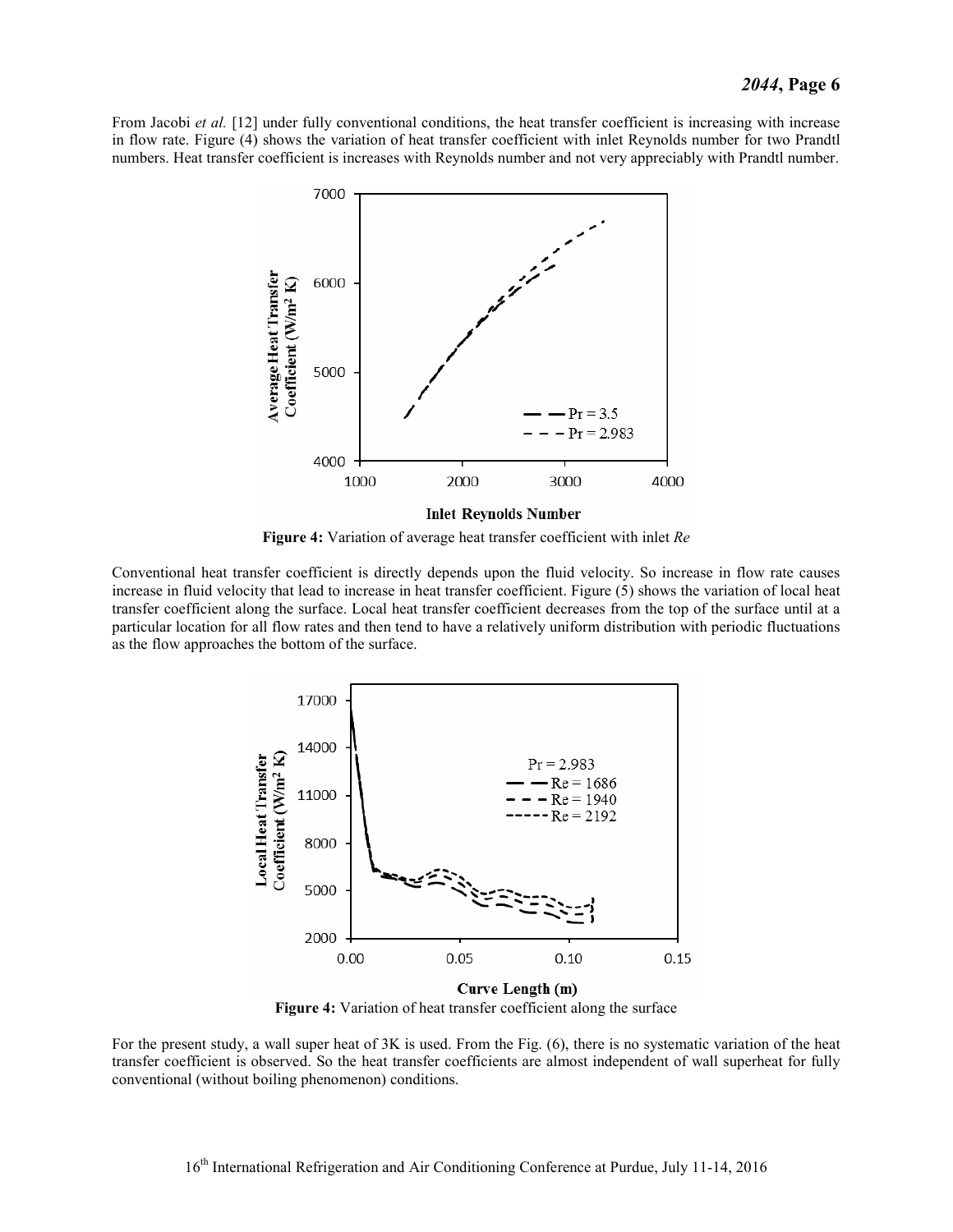

**Figure 6:** Variation of heat transfer coefficient with wall super heat

#### **3.5 Effect of Surface Roughness on Heat Transfer Coefficient**

Thermal spray metal coating is a heat transfer enhancement technique, by increasing the roughness of the surface, which is done by spraying molten metal on any heat transfer surface. Surface roughness plays a major role in heat transfer enhancement by increasing the turbulence effects as well as by providing higher wetting compared to plain surfaces. Figure 7(a) shows the variation of heat transfer coefficient with surface roughness. It is clear from the figure that, the increase in heat transfer coefficient with surface roughness is very less. It is mainly because of the roughness heights which are in the order of  $10^{-6}$  m. The same phenomenon is also reported in studies by Abraham and Mani [1]. Figure 7(b) shows the variation of heat transfer coefficient with inlet Reynolds number for both coated and non-coated surface. At lower Reynolds number the heat transfer coefficient for both the surfaces are almost same, but at higher heat transfer coefficient an observable difference of 3.3% is noticed.



**Figure 6:** (a) shows the variation of heat transfer coefficient with roughness height and (b) shows the comparison of heat transfer coefficient of coated and non-coated surface

#### **3.6 Temperature Profile**

Figure (8) shows the non-dimensional temperature profiles across the liquid film at five different axial locations for Re= 2891 and Pr= 3.5. Using the phase change model, the interface temperature is managed to maintain at saturation temperature with a maximum error of  $\pm 0.5^{\circ}$ C.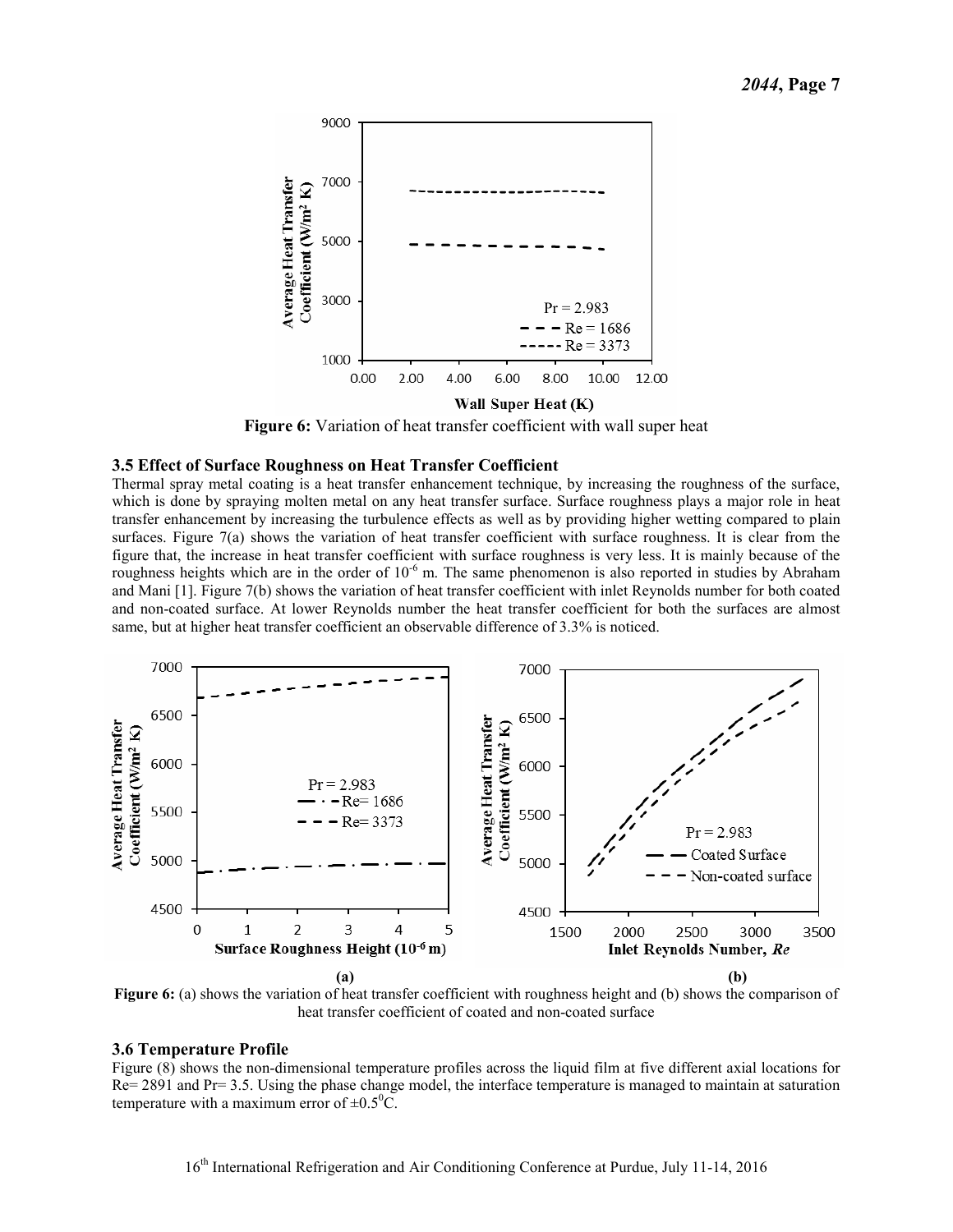

**Figure 8:** Non-dimensional temperature profile at different curve lengths (Xc)

At smaller curve lengths, the temperature gradient at the interface is very small. So the large amount of heat flux given at the wall is used to heat the liquid film itself and the evaporation rate is also small. Liquid film is thermally developing at the interface at curve lengths (Xc) of 0.5 mm, 18.5 mm, and 37 mm. But for larger curve lengths 74 mm and 100.6 mm a steep temperature gradients can be seen at both wall and at the interface. An appreciable amount of heat flux will be dissipating at the interface. Therefore the evaporation rate is also higher at these regions. So we can say that the film is almost thermally fully developed at the interface.

#### **4. CONCLUSIONS**

The present numerical study examined heat transfer characteristics of falling film evaporation over a corrugated conduit. Conclusions are arrived at based on the numerical studies as follows:

- Heat transfer across the interface is successfully captured with the aid of the sharp interface phase change model. And the interface is managed to maintain at saturation temperature with a maximum deviation of  $\pm 0.5^0C$ .
- The liquid film heat transfer coefficient of corrugated plate conduit is at least 15% higher than that of circular tube at higher Reynolds numbers.

| <b>NOMENCLATURE</b> |  |
|---------------------|--|
|---------------------|--|

| E               | Energy per unit mass        | (J/kg)                                      |
|-----------------|-----------------------------|---------------------------------------------|
| g               | Acceleration due to gravity | $(m/s^2)$                                   |
| h               | Heat transfer coefficient   | (W/m <sup>2</sup> K)                        |
| $h_{\text{fg}}$ | Latent heat of vaporization | (J/kg)                                      |
| k               | Thermal conductivity        | (W/m K)                                     |
| Pr              | Prandtl number              | $(\mu_f c_{pf}/k_f)$<br>(N/m <sup>2</sup> ) |
| p               | Pressure                    |                                             |
| $q_w$           | Wall heat flux              | $(W/m^2)$                                   |
| Re              | Reynolds number             | $(4\Gamma/\mu_f)$                           |
| S               | Volumetric mass source term | $(kg/m^3 s)$                                |
|                 | Temperature                 | (K)                                         |
| Xc              | Curve length                | (m)                                         |
|                 | Dimensionless distance      |                                             |
|                 | perpendicular to the wall   | $vu^{\dagger}/v_{\varepsilon}$              |